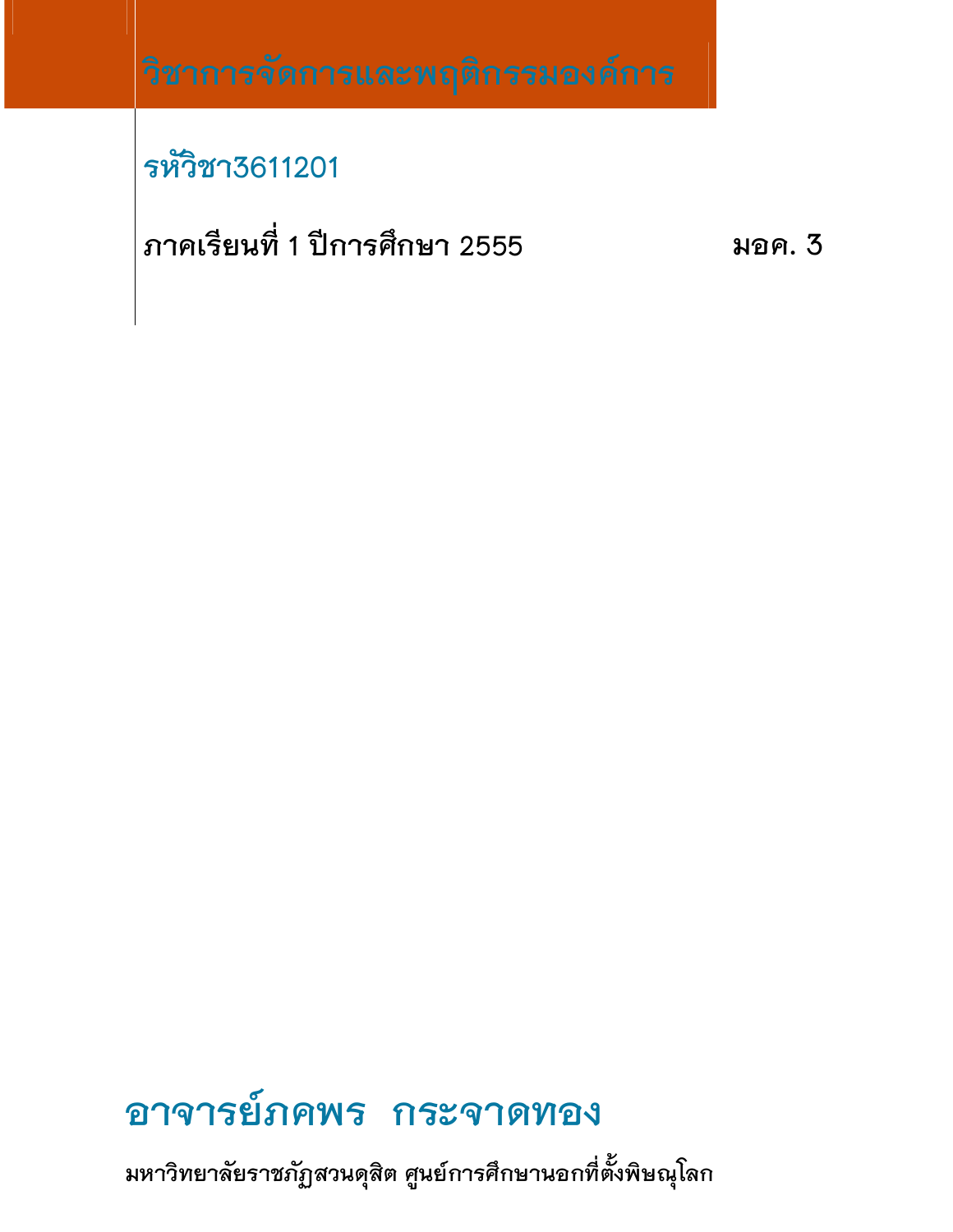#### รายละเอียดของรายวิชา

ชื่อสถาบันอุดมศึกษา มหาวิทยาลัยราชภัฏสวนดุสิต วิทยาเขต / คณะ / ภาควิชา คณะวิทยาการจัดการ

# หมวดที่ 1 ข้อมูลทั่วไป

# 1. รหัสและชื่อรายวิชา

3611201 การจัดการและพฤติกรรมองค์การ (Organizational Behavior and Management)

#### 2. จำนวนหน่วยกิต

3 หน่วยกิต อัตราส่วนการเรียน (3-0-6)

- 4. อาจารย์ผู้รับผิดชอบรายวิชาและอาจารย์ผู้สอน อ.ภคพร กระจาดทอง : อาจารย์ผู้สอน
- 5. ภาคการศึกษา / ชั้นปีที่ ภาคการศึกษาที่ 1 / ชั้นปีที่ 4
- 6. รายวิชาที่ต้องเรียนมาก่อน (Pre-requisite) (ถ้ามี) ไม่มี
- 7. รายวิชาที่ต้องเรียนพร้อมกัน (Co-requisite) (ถ้ามี) ไม่มี
- 8. สถานที่เรียน ศูนย์การศึกษานอกที่ตั้งพิษณุโลก
- 9. วันที่จัดทำหรือปรับปรุงรายละเอียดของรายวิชาครั้งล่าสุด วันที่เริ่มจัดทำ 15 มิถุนายน 2553 วันที่ปรับปรุงรายละเอียดครั้งล่าสุด 15 พฤษภาคม 2555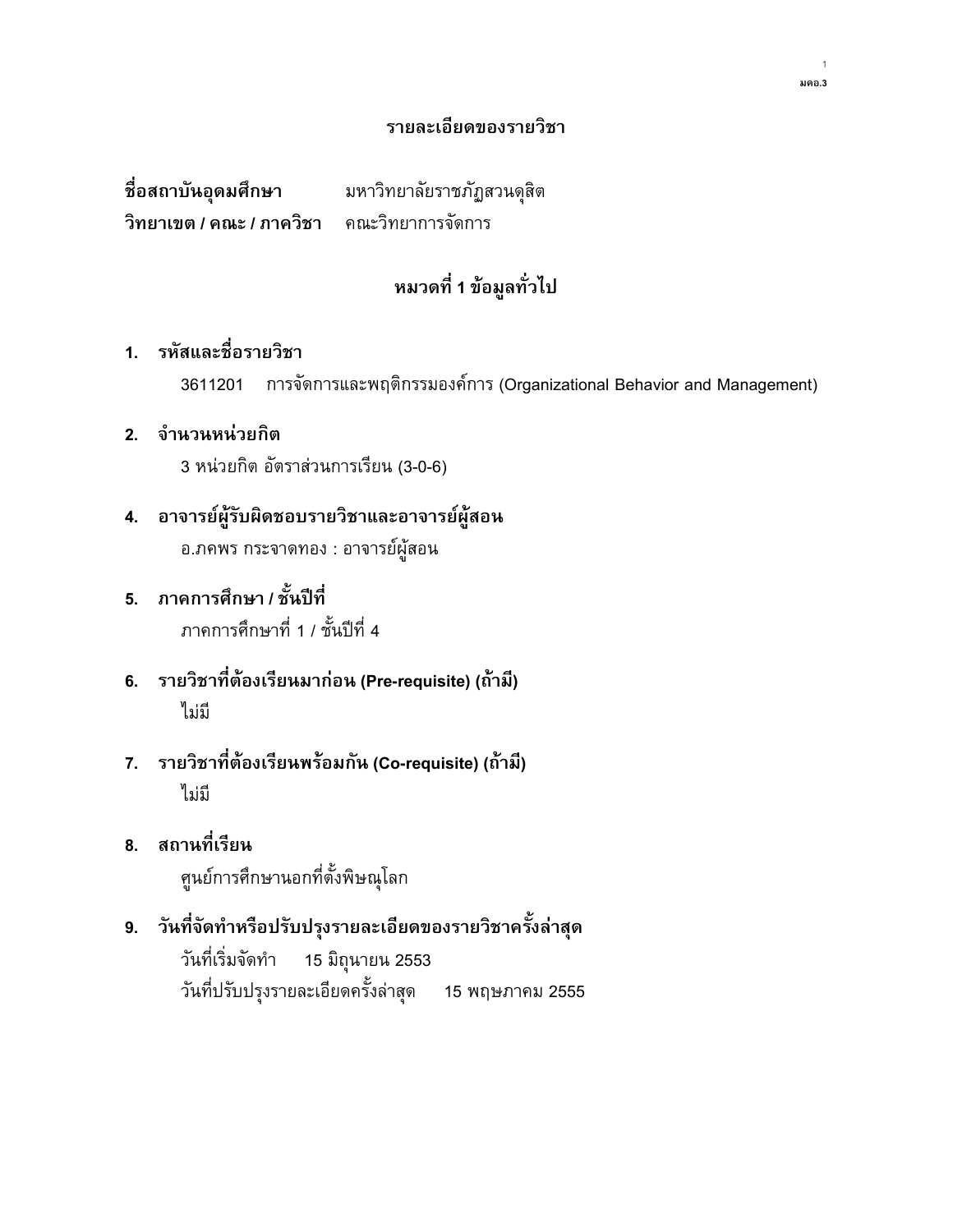# ี หมวดที่ 2 จุดมุ่งหมายและวัตถุประสงค์

### 1. จุดมุ่งหมายของรายวิชา

1.1 เพื่อให้มีความรู้ ความเข้าใจในเรื่องเกี่ยวกับแนวคิด หลักการ วิธีการ และเครื่องมือที่ใช้ใน การจัดการและพฤติกรรมองค์การ

1.2 เพื่อให้มีทักษะในการวางระบบการจัดการและพฤติกรรมองค์การได้

1.3 มีความตระหนักถึงความสำคัญของการจัดการและพฤติกรรมองค์การและสามารถนำความรู้ ไปประยุกต์ใช้ในองค์การได้

# 2. วัตถุประสงค์ในการพัฒนา / ปรับปรุงรายวิชา

้เพื่อให้นักศึกษามีความรู้ ความเข้าใจเกี่ยวกับการจัดการและพฤติกรรมองค์การ และสามารถ ดำเนินการจัดการและพฤติกรรมองค์การได้

# หมวดที่ 3 ลักษณะและการดำเนินการ

#### 1. คำอธิบายรายวิชา

์ศึกษาถึงกระบวนการในการบริหาร ได้แก่ การวางแผน การจัดองค์การ การอำนวยการ และการ ้ควบคุมงาน พฤติกรรมของบุคคลในองค์การ ภาวะผู้นำ การจูงใจ ลักษณะของกลุ่ม การทำงานเป็นที่ม การติดต่อสื่อสาร การรับรู้ การเรียนรู้ และการตัดสินใจ

Study of the administrative processes which are planning, organizing, directing and controlling. This course also includes the employees' behavior in the organization which covers leadership, motivation, characteristic, team-work, communication, responding, studying, and decision making

# ่ 2 จำนวนชั่วโมงที่ใช้ต่อภาคการศึกษา

| บรรยาย   |    |                     | สอนเสริม        | ์ ฝึกปฏิบัติ | การศึกษาด้วยตนเอง |             |
|----------|----|---------------------|-----------------|--------------|-------------------|-------------|
| บรรยาย   | 45 | ັ້<br>่ ชวไมงต่อภาค | ' ตามความจำเป็น | ۰            | 90                | ชวเมงต่อภาค |
| การศึกษา |    |                     | รายบคคล         |              | การศกษา           |             |

# ่ 3. จำนวนชั่วโมงต่อสัปดาห์ที่อาจารย์ให้คำปรึกษาและแนะนำทางวิชาการแก่นักศึกษา เป็นรายบุคคล

- คาจารย์ประจำรายวิชาแจ้งให้นักศึกษาทราบเกี่ยวกับห้องทำงาน ตารางสอบ เวลาว่างในแต่ละ สัปดาห์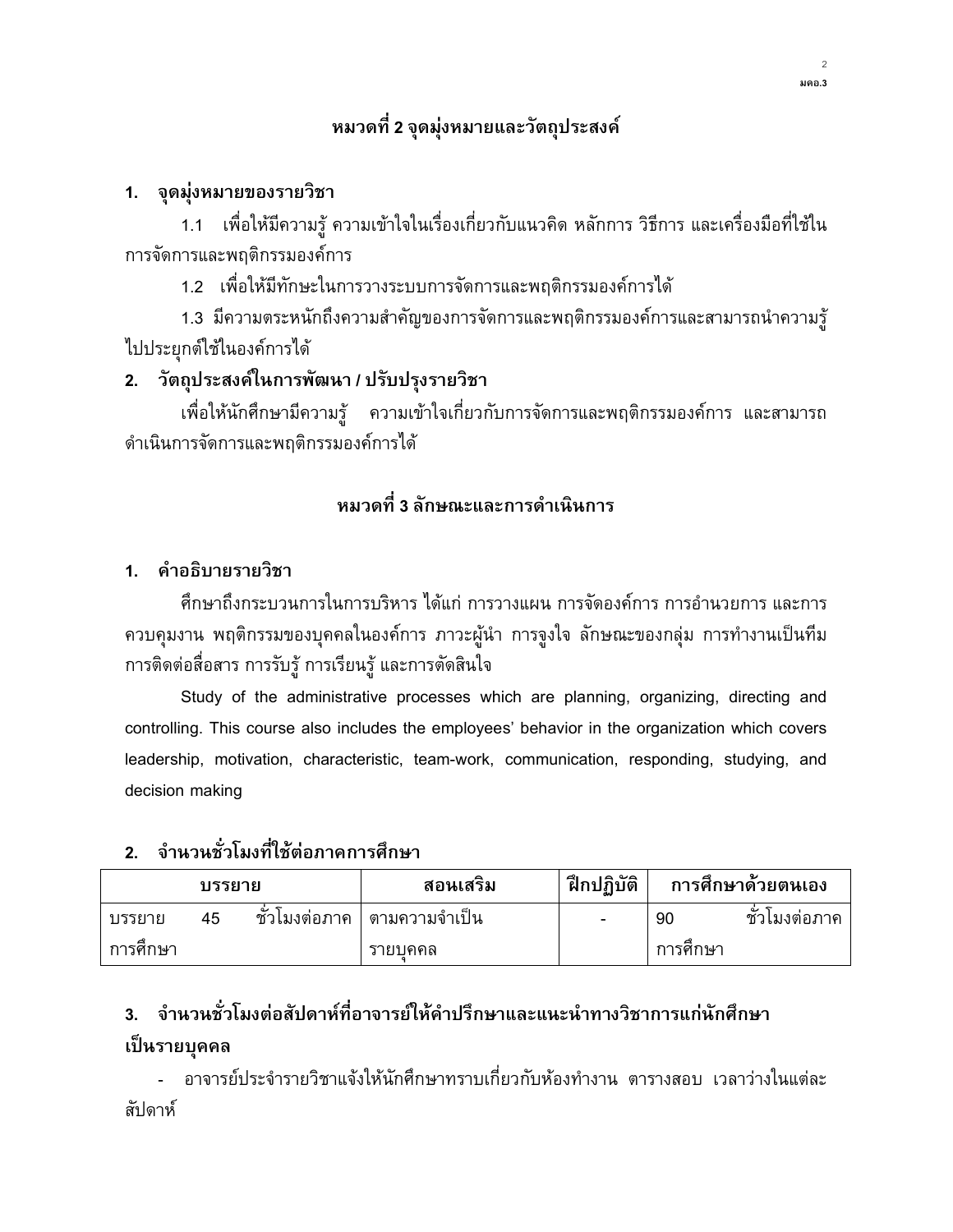# หมวดที่ 4 การพัฒนาการเรียนรู้ของนักศึกษา

#### 1. คุณธรรม จริยธรรม

1.1 คุณธรรม จริยธรรมที่ต้องพัฒนา

้ความรับผิดชอบต่องานที่ได้รับมอบหมาย มีวินัย มีจรรยาบรรณ มีความซื่อสัตย์ต่อหน้าที่ ความ ถ่อมตนและจิตใจเมตตาต่อเพื่อร่วมงาน ความไม่ละโมบ และการปฏิบัติหน้าที่ที่ดีของประชาชนไทยตาม รัฐธรรมนูญ

1.2 วิธีการสอน

(1) ให้ทำโครงงาน หรือวิเคราะห์กรณีศึกษาที่ต้องประยุกต์ความรู้ในวิชากับปัญหาจริง โดยให้นักศึกษาทำเป็นกลุ่ม

(2) กำหนดประเด็นที่เป็นเรื่องน่าสนใจในขณะนั้น ให้นักศึกษาศึกษาค้นคว้า และ ้อภิปรายกลุ่มฝึกสังเกตุพฤติกรรมของสมาชิกอื่น ๆ ทั้งในด้าน ภาษา ท่าทาง บุคลิกภาพ ฯลฯ

(3) สอดแทรกคุณธรรมจริยธรรม ความสามารถในระหว่างที่ทำให้โครงงาน โดยการ ้พูดคุยกับนักศึกษาเน้นความรับผิดชอบต่องาน วินัย จรรยาบรรณ ความซื่อสัตย์ต่อหน้าที่ในกลุ่ม ความ ถ่อมตนและความมีน้ำใจต่อเพื่อนร่วมงาน และความซื่อสัตย์

1.3 วิธีการประเมินผล

้สังเกตพฤติกรรมต่าง ๆ ของนักศึกษาและวิเคราะห์ฝึกสังเกตุที่เกิดระหว่างการทดลอง ใช้วิธีการสอนในข้อ (2) ข้างต้นว่าเป็นไปตามคาดหมายไว้หรือไม่ ถ้าไม่เป็นไปตามที่คาดหมาย ก็อาจ เปลี่ยนสถานการณ์หรือปรับโครงการให้เหมาะสมมากขึ้น

# 2. ความรู้

2.1 ความรู้ที่ต้องได้รับ

- (1) การจัดการและองค์การ
- (2) การวางแผน
- (3) การจัดองค์การ
- (4) การจัดคนเข้าทำงาน
- (5) การสั่งการ
- (6) พฤติกรรมคน
- (7) พฤติกรรมกลุ่ม
- (8) พฤติกรรมบริหารหรืออื่นๆ
- (9) ความขัดแย้งและการเจรจาต่อรอง
- (10) การพัฒนาองค์การและการสื่อสารที่มีประสิทธิภาพ
- (11) หลักในการจัดการและกระบวนการด้านการจัดการ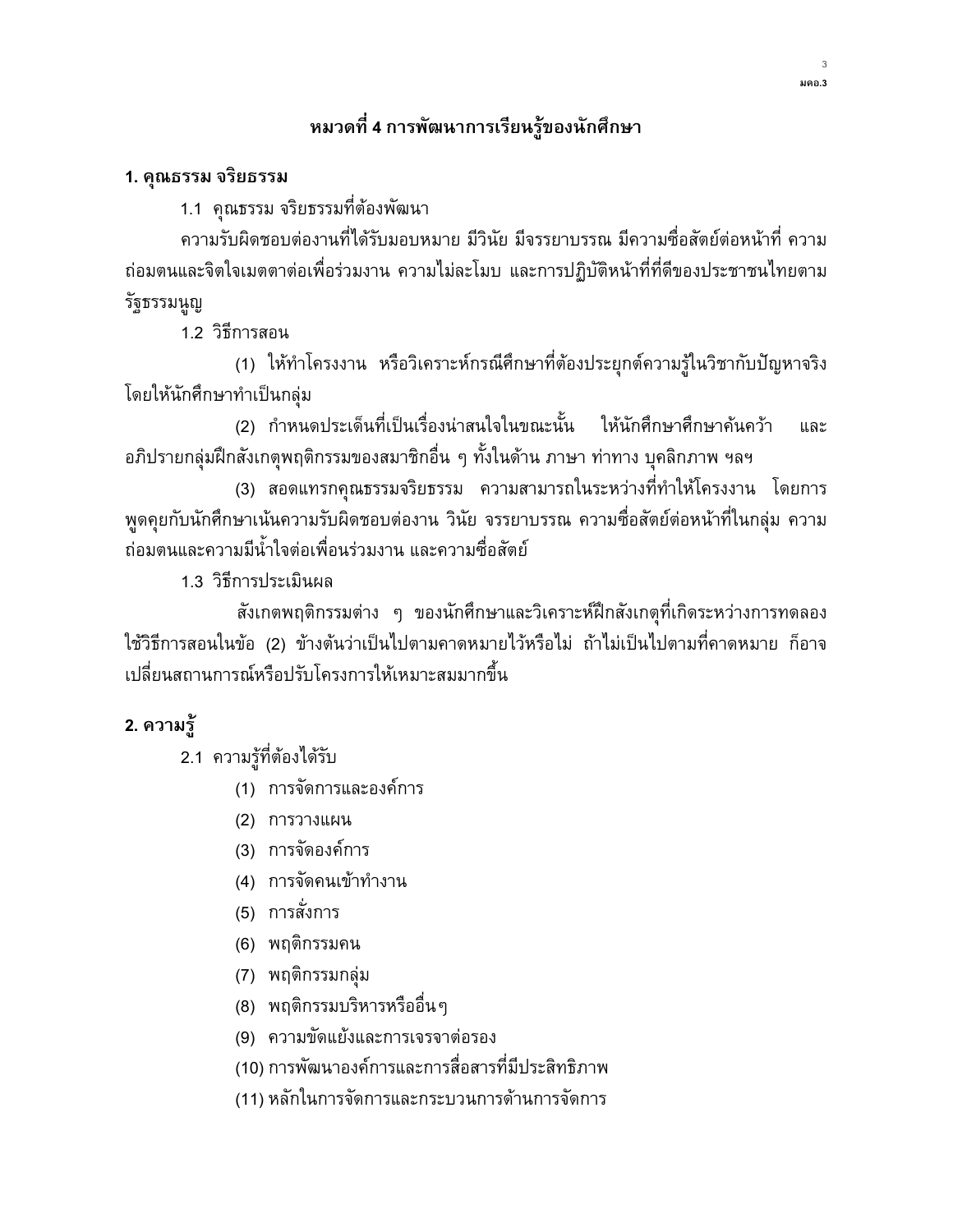#### 22 วิธีการสอน

บรรยายหัวข้อรายละเอียดต่าง ๆ โดยใช้สื่อ Power Point ประกอบการบรรยายโดยให้ นักศึกษาร่วมอภิปรายประเด็นสำคัญที่เกี่ยวข้องกับสาระการเรียนรู้ และตามด้วยตัวอย่างในการศึกษา อภิปรายโต้ตอบระหว่างอาจารย์และนักศึกษา การทำงานกลุ่ม การนำเสนอรายงาน และการวิเคราะห์ กรณีศึกษา

2.3 วิธีการประเมินผล

(1) ทดสอบย่อย สอบกลางภาค สอบปลายภาค ด้วยข้อสอบ

(2) นำเสนอสรุปการอ่านจากการค้นคว้าข้อมูลที่เกี่ยวข้อง

(3) การนำเสนอการวิเคราะห์กรณีศึกษา

# 3. ทักษะทางปัญญา

3.1 ทักษะทางปัญญาที่ต้องพัฒนา

ความสามารถในการคิดและหาเหตุผลอย่างเป็นระบบความสามารถในการประยุกต์ ความรู้ในวิชานี้เพื่อแก้ปัญหาอย่างสร้างสรรค์

3.2 วิธีการสอน

มอบหมายงานให้นักศึกษาทำรายงานหรือกรณีศึกษาที่กำหนด โดยใช้ความรู้วิชานี้ไป สังเกต วิเคราะห์ อย่างมีเหตุผล และนำเสนอผลงานในรูปของการอภิปรายกลุ่ม

3.3 วิธีการประเมินผล

ทดสอบย่อย สอบกลางภาคและสอบปลายภาค โดยเน้นข้อสอบที่มีการวิเคราะห์และ การประยุกต์ความรู้ที่ศึกษา และสภาพเนื้อหาในบทเรียนที่ได้ศึกษา

# 4. ทักษะความสัมพันธ์ระหว่างบุคคลและความรับผิดชอบ

4.1 ทักษะความสัมพันธ์ระหว่างบุคคลและความรับผิดชอบที่ต้องพัฒนา

- (1) ทักษะการสร้างสัมพันธภาพระหว่างนักศึกษาด้วยกัน
- (2) ทักษะความเป็นผุ้นำและผู้ตามในการทำงานเป็นทีม
- (3) ทักษะการเรียนรู้ด้วยตนเอง และมีความรับผิดชอบในงานที่ได้รับมอบหมาย
- (4) ทักษะการปฏิบัติหน้าที่ที่ดีของนักศึกษาและการปฏิบัติตัวที่ดีต่ออาจารย์
- 4.2 วิธีการสอน

(1) ให้ทำโครงการหรือวิเคราะห์กรณีศึกษาร่วมกันเป็นกลุ่มโดยเน้นความรู้ที่เรียนในวิชากับ ปัญหาที่กำหนด

- (2) แทรกประสบการณ์ของอาจารย์ในระหว่างการสอนโดยผ่านการเล่าเรื่องต่าง ๆ
- (3) พูดคุยกับนักศึกษาถึงความจำเป็นในวิชาที่เรียน ในระหว่างทำการสอน

4.3 วิธีการประเมินผล

- (1) ประเมินตนเอง และเพื่อน ด้วยแบบฟอร์มที่กำหนด
- (2) ประเมินรายงานที่นำเสนอและพฤติกรรมการทำงานเป็นทีม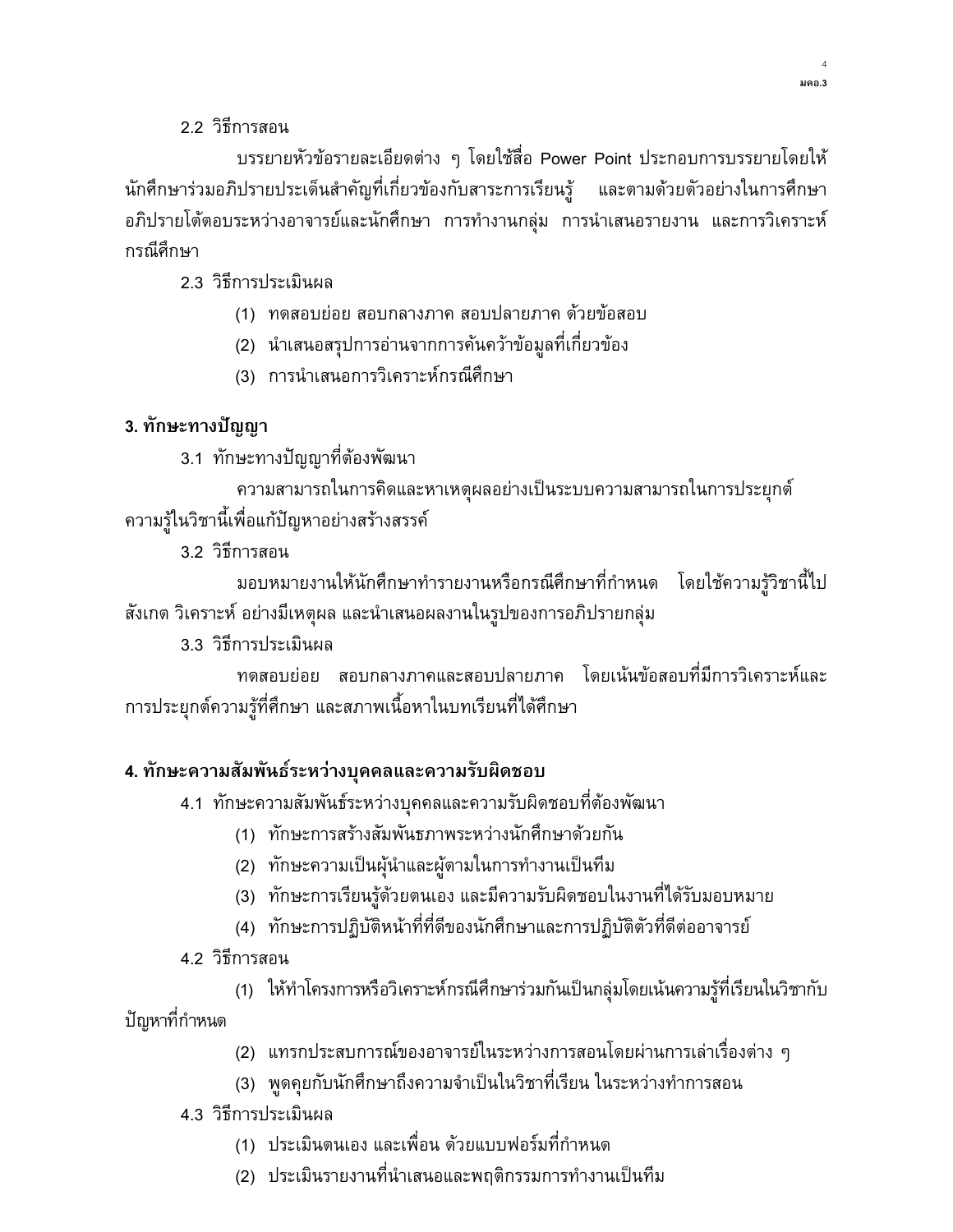(3) ประเมินพฤติกรรมในห้องเรียน เช่น การเข้าเรียน การทำงานส่ง การมีส่วนร่วม กิจกรรมในชั้นเรียน

# 5. ทักษะการวิเคราะห์เชิงตัวเลข การสื่อสาร และการใช้เทคโนโลยีสารสนเทศ

- 5.1 ทักษะการวิเคราะห์เชิงตัวเลข การสื่อสาร และการใช้เทคโนโลยีสารสนเทศที่ต้องพัฒนา
	- (1) ทักษะการคิดคำนวณ เชิงตัวเลข
	- (2) พัฒนาทักษะในการสื่อสารทั้งการพูด การฟัง การแปล การเขียน โดยการทำรายงาน และ
- นำเสนอในชั้นเรียน
	- (3) พัฒนาทักษะในการวิเคราะห์ข้อมูลจากกรณีศึกษา
	- (4) พัฒนาทักษะในการสืบคัน ข้อมูลทางอินเทอร์เน็ต
	- (5) ทักษะการใช้เทคโนโลยีสารสนเทศในการสื่อสาร เช่น การส่งงานทางไปรษณีย์

้อิเล็กทรอนิกส์

- (6) ทักษะในการนำเสนอรายงานโดยใช้รูปแบบ เครื่องมือ และเทคโนโลยีที่เหมาะสม
- 5.2 วิธีการสอน

(1) มอบหมายงานให้ศึกษาคันคว้าด้วยตนเอง จาก website สื่อการสอน e-learning และทำรายงานโดยเน้นการนำตัวเลข หรือมีสถิติอ้างอิง จากแหล่งที่มาข้อมูลที่น่าเชื่อถือ

- (2) นำเสนอโดยใช้รูปแบบและเทคโนโลยีที่เหมาะสม
- (3) เปิดให้มีการอภิปราย
- 5.3 วิธีการประเมินผล
	- (1) การจัดทำรายงาน
	- (2) การมีส่วนร่วมในการอภิปรายในชั้นเรียน
	- (3) การนำเสนองานด้วยสื่อเทคโนโลยีสารสนเทศ

# หมวดที่ 5 แผนการสอนและการประเมินผล

#### 1. แผนการสอน

| สัปดาห์<br>ที่ | หัวข้อ                                    | จำนวน<br>ชั่วโมง | กิจกรรม<br>การสอน | ผ้สอน     |
|----------------|-------------------------------------------|------------------|-------------------|-----------|
|                | ปจุมนิเทศรายวิชา ลักษณะการเรียนการสอน โดย | 3                | - บรรยาย          | อ.ภคพร    |
|                | ใช้ประมวลการสอน                           |                  | - อภิปราย         | กระจาดทอง |
|                |                                           |                  | - แจกแนวการสอน    |           |
| $\mathcal{P}$  | ิบทที่ 1 การจัดการและองค์การ              |                  | - บรรยาย          |           |
|                | ความหมายของค์การและการจัดการ              |                  | - อภิปราย         |           |
|                | หน้าที่ของการจัดการ                       |                  | - ทำแบบฝึกหัด     |           |
|                | บทบาทและทักษะของผับริหาร                  |                  |                   |           |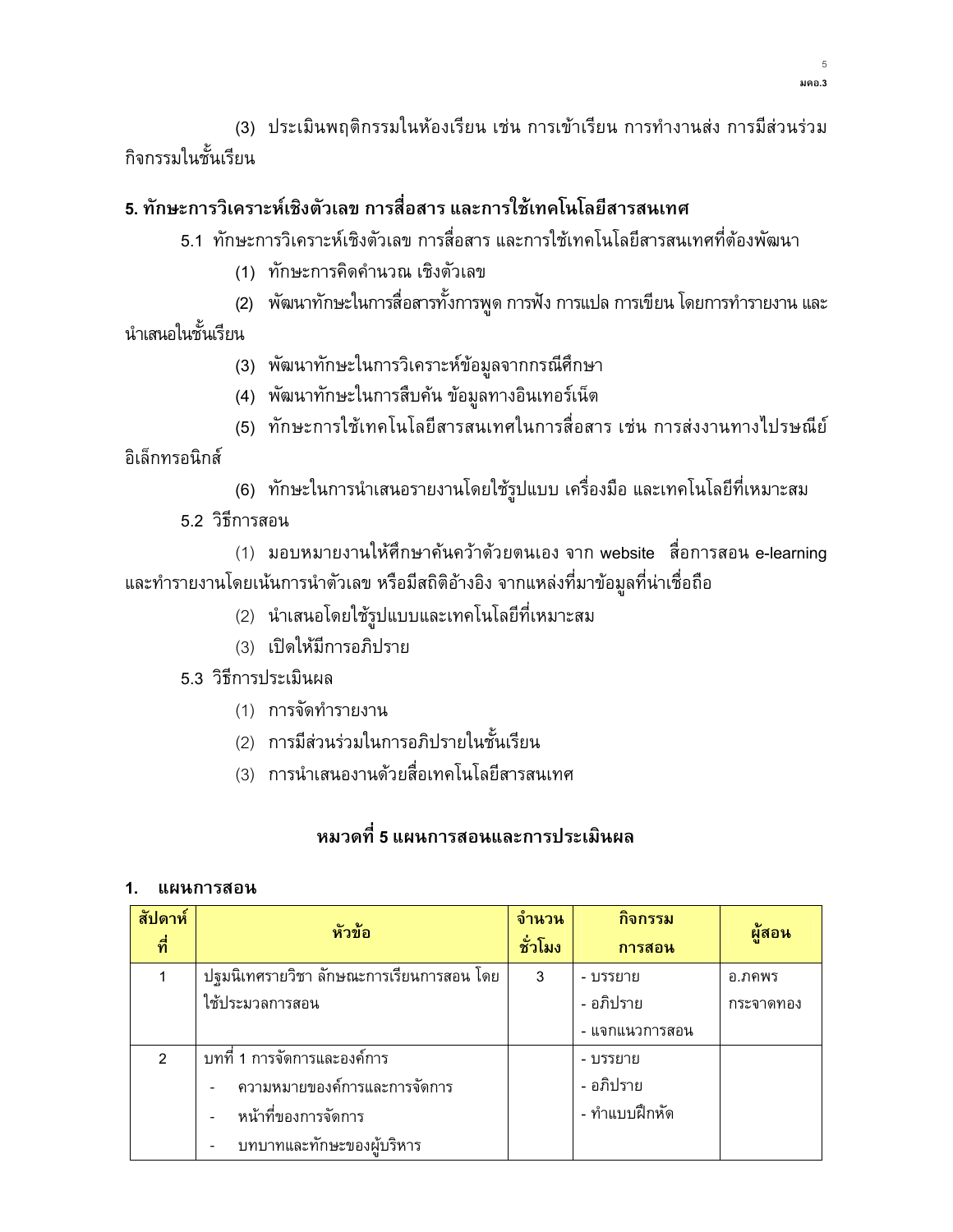| สัปดาห์ | หัวข้อ                                | จำนวน   | กิจกรรม                | ผู้สอน    |
|---------|---------------------------------------|---------|------------------------|-----------|
| ที่     |                                       | ชั่วโมง | การสอน                 |           |
| 3       | ิบทที่ 2 พฤติกรรมคนในองค์การ          | 3       | - บรรยาย               | อ.ภคพร    |
|         | ความหมายของพฤติกรรม                   |         | - อภิปราย              | กระจาดทอง |
|         | บทบาทและความสำคัญของพฤติกรรม          |         | - ทำแบบฝึกหัด          |           |
|         | ความสัมพันธ์ของพฤติกรรมกับศาสตร์ และ  |         | - ศึกษาค้นคว้าสื่อ     |           |
|         | ศาสตร์ด้านการจัดการ                   |         | สิ่งพิมพ์ อินเทอร์เน็ต |           |
|         | ระดับของพฤติกรรม                      |         |                        |           |
| 4       | บทที่ 3  การวางแผน                    | 3       | - บรรยาย               | อ.ภคพร    |
|         | ความหมายและความสำคัญของการ            |         | - อภิปราย              | กระจาดทอง |
|         | วางแผน                                |         | - ทำแบบฝึกหัด          |           |
|         | การตัดสินใจ                           |         | - ศึกษาค้นคว้าสื่อ     |           |
|         | หลักการวางแผน                         |         | สิ่งพิมพ์ อินเทอร์เน็ต |           |
|         | เครื่องมือที่ใช้ในการวางแผน           |         |                        |           |
| 5       | บทที่ 4 การจัดองค์การ                 | 3       | - บรรยาย               | อ.ภคพร    |
|         | โครงสร้างองค์การ                      |         | - อภิปราย              | กระจาดทอง |
|         | ความหมายและความสำคัญของ               |         | - ทำแบบฝึกหัด          |           |
|         | การจัดองค์การ                         |         | - ศึกษาค้นคว้าสื่อ     |           |
|         | หลักการจัดองค์การ                     |         | สิ่งพิมพ์ อินเทอร์เน็ต |           |
|         | รูปแบบของการจัดองค์การ                |         |                        |           |
|         | องค์ประกอบในการสื่อสาร                |         |                        |           |
|         | การติดต่อสื่อสารภายในองค์การและ       |         |                        |           |
|         | ภายนอกองค์การ                         |         |                        |           |
| 6       | <u>ับท</u> ที่ 5 การจัดคนเข้าทำงาน    | 3       | - บรรยาย               | อ.ภคพร    |
|         | ความสัมพันธ์ของการจัดคนกับการ         |         | - อภิปราย              | กระจาดทอง |
|         | บริหารงานบุคคล                        |         | - ทำแบบฝึกหัด          |           |
|         | บทบาทและความสำคัญของการจัดคนเข้า      |         | - ศึกษาค้นคว้าสื่อ     |           |
|         | ทำงาน                                 |         | สิ่งพิมพ์ อินเทอร์เน็ต |           |
|         | ขั้นตอนในการดำเนินการ                 |         | - กรณีศึกษา            |           |
| 7       | สอบกลางภาค                            |         |                        |           |
| 8       | บทที่ 6 การสั่งการและการเป็นภาวะผู้นำ | 3       | - บรรยาย               | อ.ภคพร    |
|         | ภาวะผู้นำและประเภทของผู้นำ            |         | - อภิปราย              | กระจาดทอง |
|         | บทบาทของผู้นำกับการสั่งการ            |         | - ทำแบบฝึกหัด          |           |
|         |                                       |         | - ศึกษาค้นคว้าสื่อ     |           |
|         |                                       |         | สิ่งพิมพ์ อินเทอร์เน็ต |           |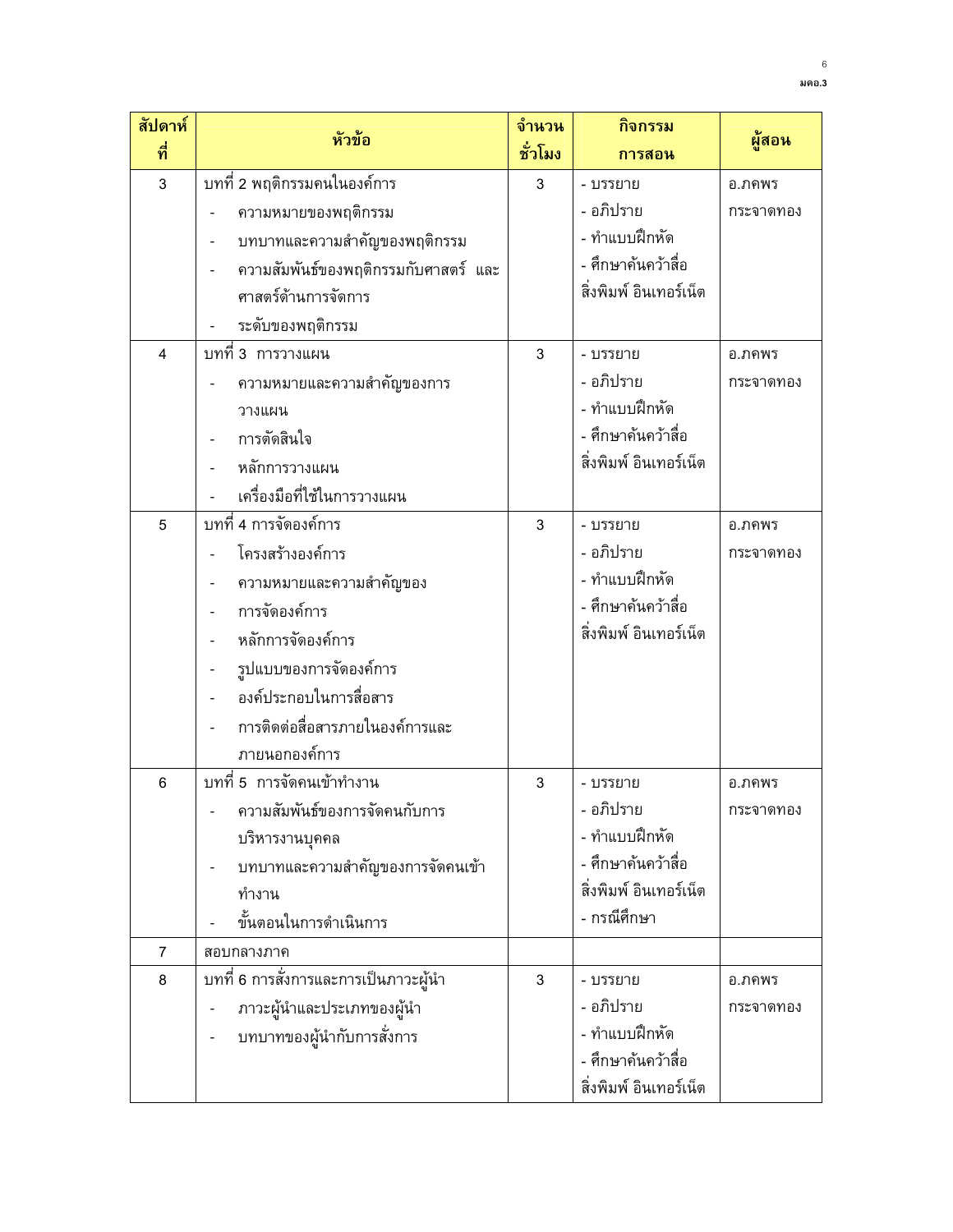| สัปดาห์<br>ที่ | หัวข้อ                                   | จำนวน<br>ชั่วโมง | กิจกรรม<br>การสอน       | ผู้สอน    |
|----------------|------------------------------------------|------------------|-------------------------|-----------|
| 9              | บทที่ 7 การควบคุม                        | 3                | - บรรยาย                | อ.ภคพร    |
|                | หลักการควบคุม                            |                  | - อภิปราย               | กระจาดทอง |
|                | เครื่องมือที่ใช้ในการควบคุม              |                  | - ทำแบบฝึกหัด           |           |
|                |                                          |                  | - ศึกษาค้นคว้าสื่อ      |           |
|                |                                          |                  | สิ่งพิมพ์ อินเทอร์เน็ต  |           |
| 10             | บทที่ 8 พฤติกรรมระดับบุคคล               | 3                | - บรรยาย                | อ.ภคพร    |
|                | ความแตกต่างของแต่ละบุคคลและ              |                  | - อภิปราย               | กระจาดทอง |
|                | พฤติกรรม                                 |                  | - ทำแบบฝึกหัด           |           |
|                | ปัจจัยที่มีผลต่อพฤติกรรมแต่ละบุคคลทั้ง   |                  | - ศึกษาค้นคว้าสื่อ      |           |
|                | การเรียนรู้การรับรู้ ค่านิยม ฯลฯ         |                  | สิ่งพิมพ์ อินเทอร์เน็ต  |           |
|                | พฤติกรรมแต่ละบุคคลกับการจูงใจ            |                  |                         |           |
| 11             | บทที่ 9 พฤติกรรมกลุ่ม                    | 3                | - บรรยาย                | อ.ภคพร    |
|                | ประเภทและลักษณะของกลุ่ม                  |                  | - อภิปราย               | กระจาดทอง |
|                | พฤติกรรมภายในกลุ่ม                       |                  | - ทำแบบฝึกหัด           |           |
|                | การทำงานเป็นทีม                          |                  | - ศึกษาค้นคว้าสื่อ      |           |
|                |                                          |                  | สิ่งพิมพ์ อินเทอร์เน็ต  |           |
| $12 - 13$      | บทที่ 10 พฤติกรรมระดับองค์การ            | 3                | - บรรยาย                | อ.ภคพร    |
|                | ลักษณะการแสดงออกของพฤติกรรมระดับ         |                  | - อภิปราย               | กระจาดทอง |
|                | องค์การ                                  |                  | - ทำแบบฝึกหัด           |           |
|                | ปัจจัยที่มีผลต่อพฤติกรรมระดับองค์การด้าน |                  | - ศึกษาค้นคว้าสื่อ      |           |
|                | การสื่อสาร                               |                  | ์สิ่งพิมพ์ อินเทอร์เน็ต |           |
|                | การตัดสินใจ                              |                  |                         |           |
|                | ความขัดแย้งในองค์การ                     |                  |                         |           |
|                | วัฒนธรรมองค์การ                          |                  |                         |           |
| 14             | บทที่ 11 การพัฒนาองค์การ                 | 3                | - บรรยาย                | อ.ภคพร    |
|                | การพัฒนาองค์การ                          |                  | - อภิปราย               | กระจาดทอง |
|                | กระบวนการพัฒนาองค์การ                    |                  | - ทำแบบฝึกหัด           |           |
|                | องค์การในอนาคต                           |                  | - ศึกษาค้นคว้าสื่อ      |           |
|                | แนวทางการปรับพฤติกรรมองค์การสู้การ       |                  | สิ่งพิมพ์ อินเทอร์เน็ต  |           |
|                | พัฒนา                                    |                  |                         |           |
| 15             | ิทบทวน                                   | 3                | - บรรยาย                | อ.ภคพร    |
|                |                                          |                  | - อภิปราย ซักถาม        |           |
| 16             | สอบปลายภาค (ข้อสอบปรนัย)                 |                  |                         |           |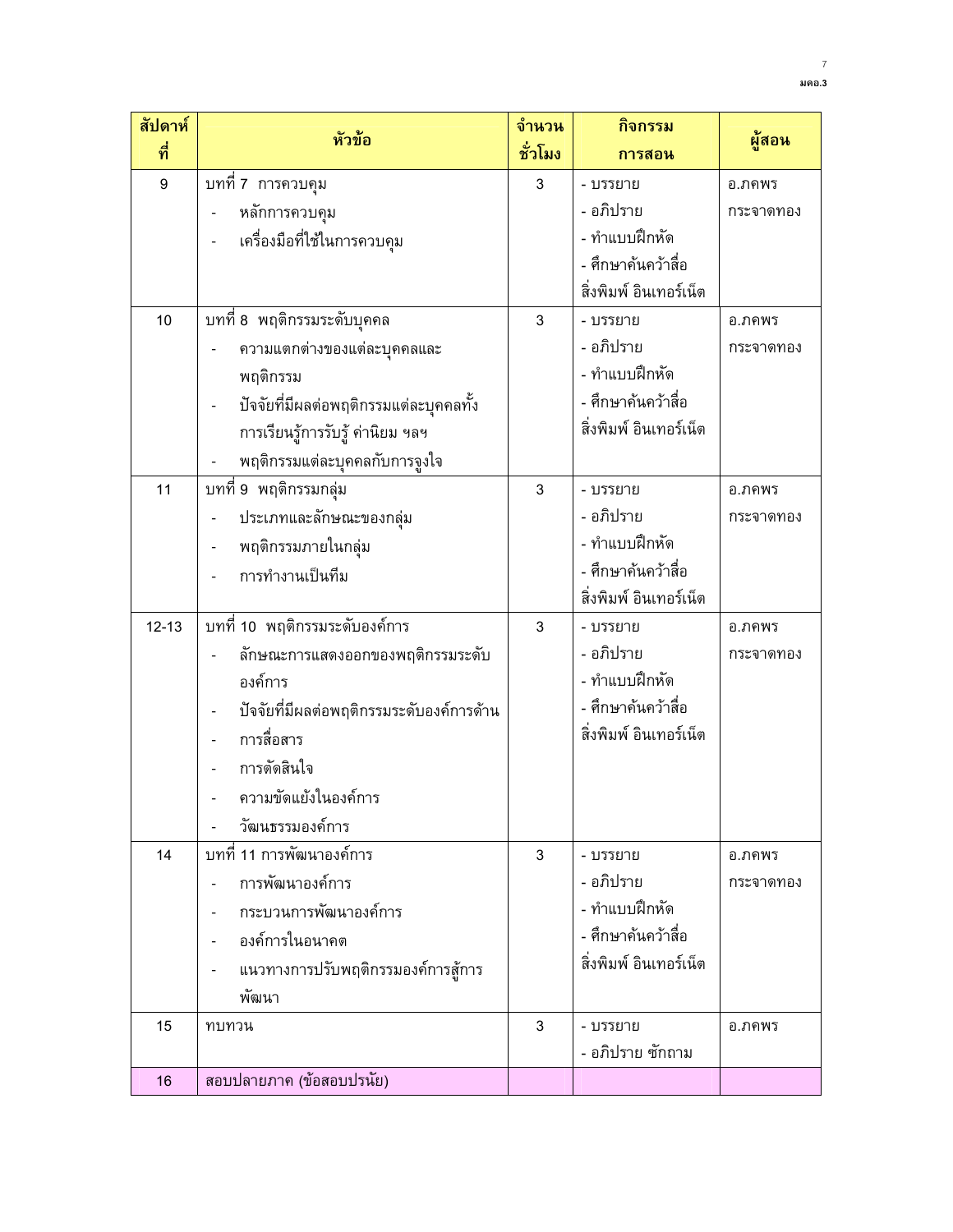#### 2. แผนการประเมินผลการเรียนรู้

| งาน/กิจกรรมที่ใช้ในการประเมิน | สัปดาห์ที่ | สัดส่วนของคะแนน |
|-------------------------------|------------|-----------------|
| 1. รายงานเดียว                | $6 - 7$    | 10              |
| ่ 2. รายงานกล่ม               | $13 - 14$  | 20              |
| ่ 4. สอบกลางภาค               |            | 30              |
| ี 5. สอบปลายภาค               | 16         |                 |

# ์ หมวดที่ 6 ทรัพยากรประกอบการเรียนการสอน

#### 1. เอกสารและตำราหลัก

ณัฏฐพันธ์ เขจรนันท์. (2551). **พฤติกรรมองค์การ.** กรุงเทพมหานคร : ซีเอ็ดเอดูเคชั่น.

#### 2. เอกสารและข้อมูลสำคัญ

ไม่มี

#### 3. เอกสารและข้อมูลแนะนำ

วิรัช สงวนวงศ์วาน. (2550). การจัดการและพฤติกรรมองค์การ. กรุงเทพมหานคร : เพียร์สัน เอ็ด ดูเคชั่น.

พยอม วงศ์สารศรี. (2542). องค์การและการจัดการ. พิมพ์ครั้งที่ 7 กรุงเทพมหานคร : โรง พิมพ์สุภา

ศิริวรรณ เสรีรัตน์ และคณะ. (2542). องค์การและการจัดการ. กรุงเทพมหานคร : ธนรัชการ พิมพ์.

สายหยุด ใจสำราญ และสุภาพร พิศาลบุตร. (2542). การพัฒนาองค์การ. กรุงเทพมหานคร : สถาบัน ราชภัฏสวนดุสิต.

นรินทร์ แจ่มจำรัส. (2546). **การพัฒนาองค์การ.** กรุงเทพมหานคร : สถาบันราชภัฏสวนดุสิต.

Robbins, Stephen P., Coulter ,Mary. (2007). Management, Pearson Education.

Robbins, Stephen P., (2001). Organization Behavior. New York : Prentice-Hall.